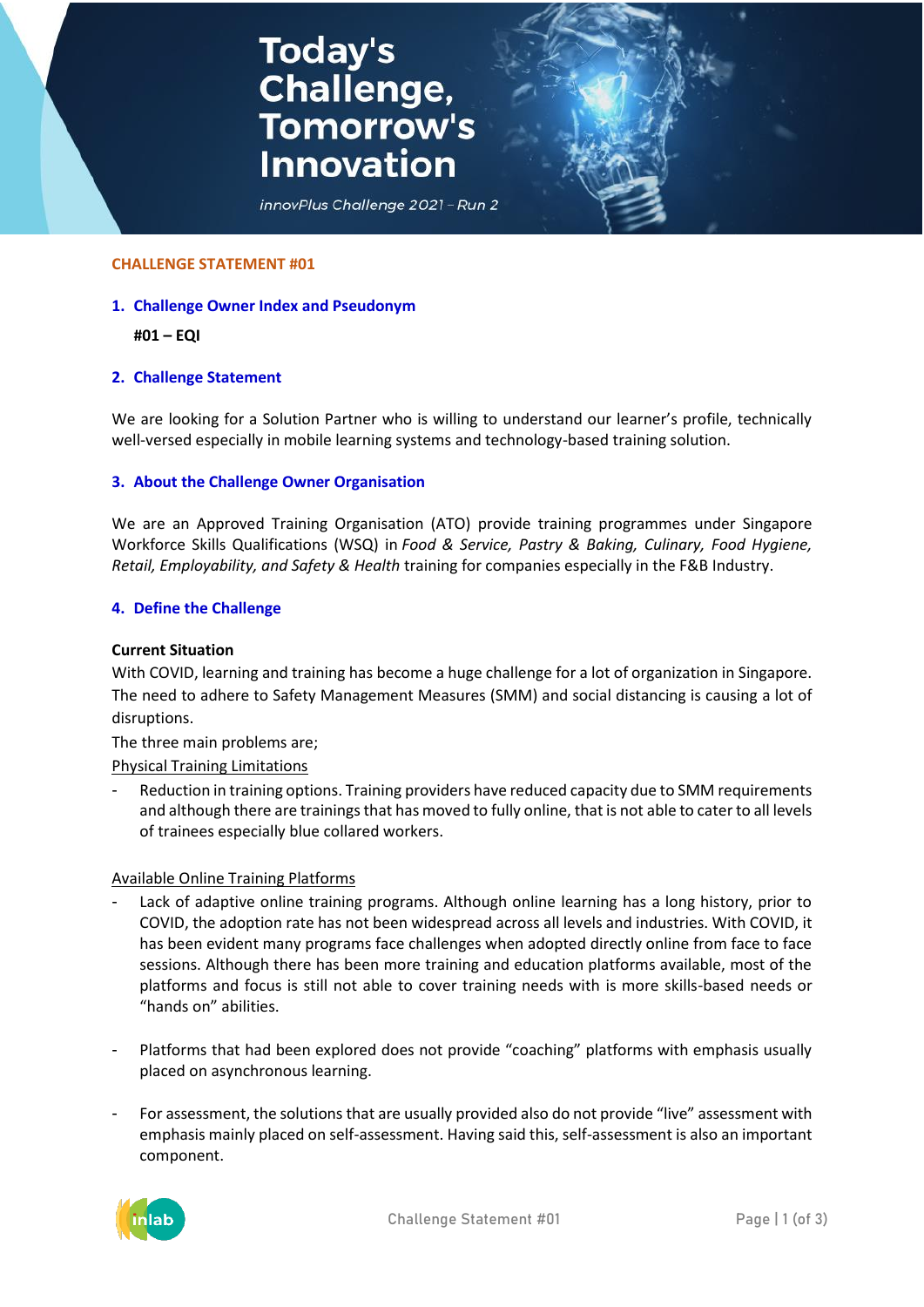# Changing Work Culture and Environment

- The work culture and environment has changed for all jobs due to COVID. Technology is playing a bigger part to all forms of work. With this, skills previously that was sufficient has to be enhanced now. Companies are looking for training solutions that can adapt to changes in work requirements.
- Work has now become less certain in terms of fixed working hours and fixed working locations.
- For F&B, the industry is facing a bigger than normal attrition rate due to Covid with foreign workers reducing at very huge numbers due to the reduction of Foreign workers allowed in Singapore.

With the bigger than normal attrition rate, companies are facing challenges to onboard and train staff especially when the traditional way of training through classroom is not able to handle the requirements of SMM.

Companies are also facing issues with sending staff to training providers like us as organizing a class of sufficient numbers is a huge logistical issue with attrition rates being high.

## **Past & Current Solutioning Efforts**

- 1. Lessons have been migrated online but normal platforms are catered towards "traditional" lesson formats which usually lacks an integrated solution that can cover assessment needs.
- 2. More classes have been rolled out for smaller class sizes to meet adhere to SMM. However, smaller class size also means a much higher per student costs especially when class sizes are at least halved. Economically viability becomes a key challenge.
- 3. As a training provider, we have brought down the minimum number however, companies are still having problems sending staff for training due to the huge attrition which results a constant need to train only one or two staff on a regularly basis. Delaying the training to ensure a sufficient number of trainees is impractical and causes disruption and even losses.

# **Challenge / Gap / Unrealised Potential**

- 1. The is a need to train the workforce with more flexibility and accessibility due to COVID. This is especially evident for jobs which requires shift work. Training providers are not able to provide training for too small a group of trainees but companies are not able to release a sizable amount of staff at the same time to attend trainee.
- 2. As this trend continues unchecked, companies who are facing higher attrition rates are finding it hard to train their staff systematically. Without a systematic and proper training, attrition rates remain high and may get higher as older staff finds the work more unmanageable due to lower productivity from new staff.
- 3. With the sudden change of environment, there is a need to train in "bite size" programs. This when coupled with "micro-credentialing" creates a more organized way of training staff. With more acceptance of training online, this can provide a flexible and accessible solution to huge groups of staff across different companies with different needs.
- 4. Even at bite-sized, the programs will need to be benchmarked against WSQ requirements. This is to ensure the robustness of the program and its recognition once the course is completed.